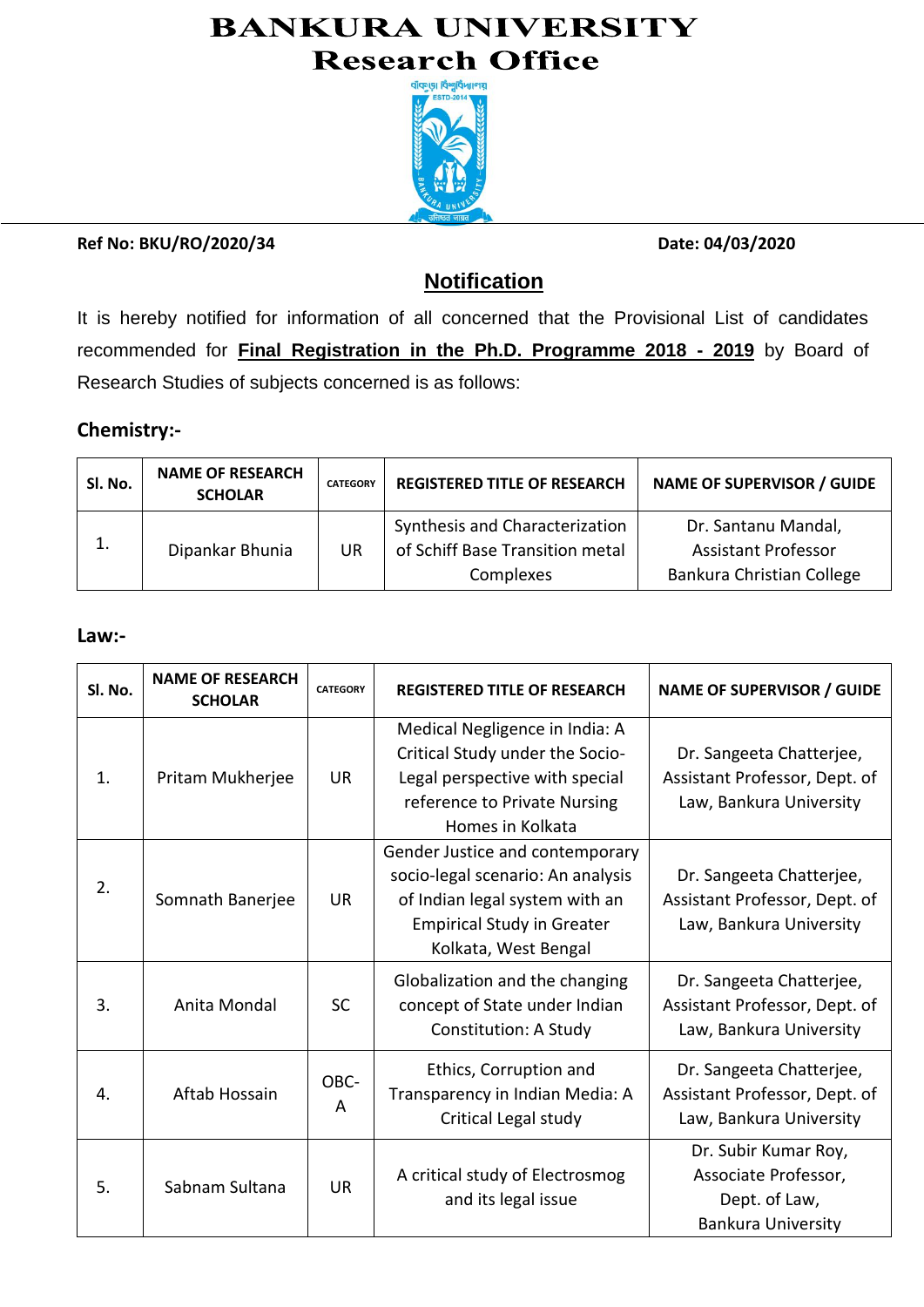### **Mathematics:-**

| SI.<br>No. | <b>NAME OF RESEARCH</b><br><b>SCHOLAR</b> | <b>CATEGORY</b> | <b>REGISTERED TITLE OF RESEARCH</b>                                                          | <b>NAME OF SUPERVISOR / GUIDE</b>                                                                 |
|------------|-------------------------------------------|-----------------|----------------------------------------------------------------------------------------------|---------------------------------------------------------------------------------------------------|
| 1.         | Manideepa Ghosh                           | <b>UR</b>       | A study of seminearrings as a<br>generalization of semirings as<br>well as of near-rings     | Dr. Pavel Pal,<br>Assistant Professor,<br>Department of Mathematics,<br><b>Bankura University</b> |
| 2.         | Jogjiban Chakraborty                      | <b>UR</b>       | Exploring multi-index<br>multicriteria decision making<br>problem under fuzzy<br>environment | Dr.Sathi Mukherjee,<br>Department of Mathematics,<br>Gobinda Prasad<br>Mahavidyalaya              |
| 3.         | Debnath Goswami                           | <b>PH</b>       | Exploring different shortest<br>path problem under fuzzy<br>environment                      | Dr.Sathi Mukherjee,<br>Department of Mathematics,<br>Gobinda Prasad<br>Mahavidyalaya              |

## **History:-**

| SI.<br>No. | <b>NAME OF RESEARCH</b><br><b>SCHOLAR</b> | <b>CATEGORY</b> | <b>REGISTERED TITLE OF RESEARCH</b>                                                                                      | <b>NAME OF SUPERVISOR / GUIDE</b>                                                                    |
|------------|-------------------------------------------|-----------------|--------------------------------------------------------------------------------------------------------------------------|------------------------------------------------------------------------------------------------------|
| 1.         | Subhajit Parui                            | OBC-B           | The Sports Spectatorship and<br>the Socio-Cultural History of<br>West Bengal (1947-2014)                                 | Dr. Nirmal Chandra Mudi,<br>Assistant Professor,<br>Bankura Sammilani College                        |
| 2.         | Amit Kumbhakar                            | OBC-B           | Changing Socio-Cultural Life of<br>the Koras in Bankura and<br>Purulia (1947-2016)                                       | Dr. Sankar Kumar Das,<br>Associate Professor,<br>Department of History,<br><b>Bankura University</b> |
| 3.         | Anup Kumar<br>Mandal                      | <b>SC</b>       | Trading Castes and the<br>Development of Colonial<br>Bankura: Origin of a New<br>Socio-Economic and Cultural<br>Identity | Dr. Nirmal Chandra Mudi,<br>Assistant Professor, Bankura<br>Sammilani College                        |
| 4.         | <b>Bipul Chandra</b><br>Mandal            | <b>SC</b>       | Farakka Barrage and its Socio-<br><b>Economic and Political Impact</b><br>on India and Bangladesh<br>$(1971 - 2008)$     | Dr. Sanjoy Mukherjee,<br>Associate Professor, Saldiha<br>College                                     |
| 5.         | Dipankar Das                              | <b>SC</b>       | Sarbadhinayak Satishchandra:<br>A Study of His Political Ideas<br>and Activities                                         | Dr. Priyajyoti Samanta<br>Assistant Professor,<br>Patrasayer Mahavidyalaya                           |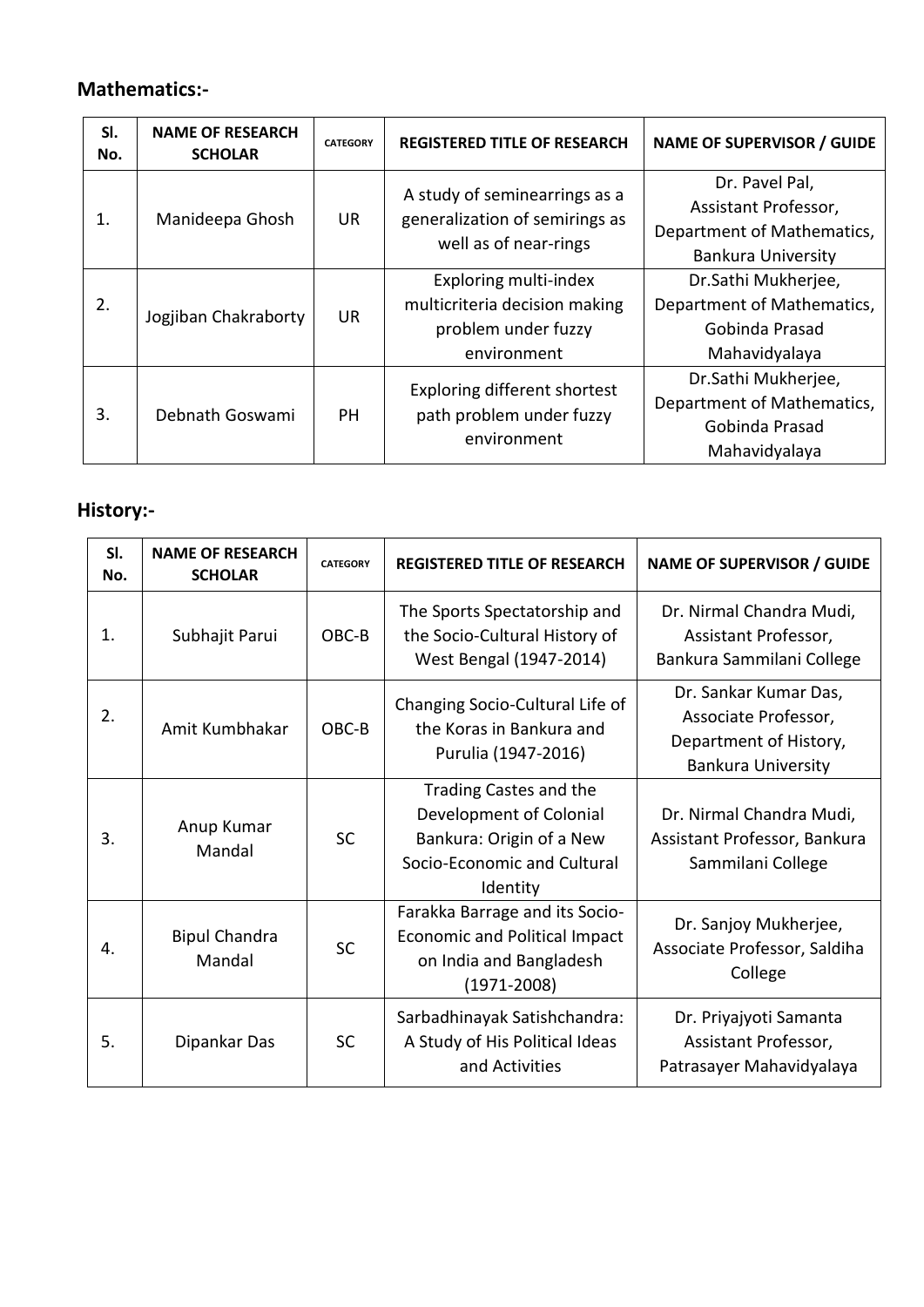#### **Sanskrit:-**

| SI.<br>No. | <b>NAME OF RESEARCH</b><br><b>SCHOLAR</b> | <b>CATEGORY</b> | <b>REGISTERED TITLE OF RESEARCH</b>                                                                                                                   | <b>NAME OF SUPERVISOR / GUIDE</b>                                                                     |
|------------|-------------------------------------------|-----------------|-------------------------------------------------------------------------------------------------------------------------------------------------------|-------------------------------------------------------------------------------------------------------|
| 1.         | Rupa Bauri                                | <b>UR</b>       | Śrījīvanyāyatīrthasya<br>Sāhityakrtisamīksanam<br>(श्रीजीवन्यायतीर्थस्य<br>साहित्यकृतिसमीक्षणम्)                                                      | Dr. Sanghamitra Sinha<br><b>Assistant Professor</b><br>Pandit Raghunath Murmu<br>Smriti Mahavidyalaya |
| 2.         | Shampa Paul                               | <b>UR</b>       | Sādrśyamūlakaśāstrīyasiddhāntav<br>imarśah<br>(सादृश्यमूलकशास्त्रीयसिद्धान्तविमर्शः)                                                                  | Dr. Sadhan Kumar Patra<br>Assistant Professor,<br>Sonamukhi College                                   |
| 3.         | <b>Baban Pal</b>                          | <b>UR</b>       | Śrīrūpagosvāminah<br>Sāhityakrtīnām<br>Samīksātmakamadhyayanam<br>(श्रीरूपगोस्वामिनः साहित्यकृतेः<br>समीक्षात्मकमध्ययनम्)                             | Dr. Rachna Rastogi,<br><b>Assistant Professor</b><br><b>Bankura University</b>                        |
| 4.         | Sikha Sarkar Sikdar                       | <b>UR</b>       | Vedāntasya prasthānadvaye<br>Śrimadbhagavadgītāyāh<br>Prabhāvaḥ<br>(वेदान्तस्य प्रस्थानदवये<br>श्रीमद्भगवद्गीतायाः प्रभावः)                           | Dr. Pralay Banerjee,<br>Assistant Professor,<br>Panchmura Mahavidyalaya                               |
| 5.         | Sunita Rudra                              | <b>UR</b>       | Haridattaśarmaviracitavaideśikāt<br>anamahākāvyasya<br>Samīksātmakamadhyayanam,<br>(हरदत्तशर्मविरचितवैदेशिकाटनमहाकाव्यस्य<br>समीक्षात्मकमध्ययनम्)     | Dr. Rachna Rastogi<br><b>Assistant Professor</b><br><b>Bankura University</b>                         |
| 6.         | Riya Pal                                  | <b>UR</b>       | Tattvacintāmaņervyāptisaptake<br>prasiddhatīkānām<br>Tulanātmakamadhyayanam<br>(तत्त्वचिन्तामणेर्व्याप्तिसप्तके<br>प्रसिद्धटीकानां तुलनात्मकमध्ययनम्) | Dr. Santu Singha<br>Assistant Professor,<br><b>Bankura University</b>                                 |
| 7.         | Sujit Dey                                 | <b>UR</b>       | Candrakāntatarkālamkārīyālamkā<br>rasūtravimarśah<br>(चन्द्रकान्ततर्कालङ्कारीयालङ्कारसूत्रव<br>िमर्शः)                                                | Dr. Nimai Choran Mahapatra,<br>Assistant Professor,<br>Patrasayer Mahavidyalaya                       |
| 8.         | Chaitali Chatterjee                       | <b>UR</b>       | <i>Śrīmadbhagavadgītādiśā</i><br>Sarvadharmasamanvayah<br>(श्रीमद्भगवद्गीतादिशा<br>सर्वधर्मसमन्वयः)                                                   | Dr. Rinku Bandhopadhyay<br><b>Assistant Professor</b><br>Bankura Christian College                    |

### **Social Work:-**

| SI.<br>No. | <b>NAME OF RESEARCH</b><br><b>SCHOLAR</b> | <b>CATEGORY</b> | <b>REGISTERED TITLE OF RESEARCH</b>                                                                | <b>NAME OF SUPERVISOR / GUIDE</b>                                           |
|------------|-------------------------------------------|-----------------|----------------------------------------------------------------------------------------------------|-----------------------------------------------------------------------------|
|            | Sujan Banerjee                            | UR              | A Study on Corporate Social<br><b>Responsibility and Green Social</b><br><b>Work for Community</b> | Dr. Tanuka Roy Sinha,<br>Assistant Professor,<br>Department of Social Work, |
|            |                                           |                 | Development                                                                                        | <b>Bankura University</b>                                                   |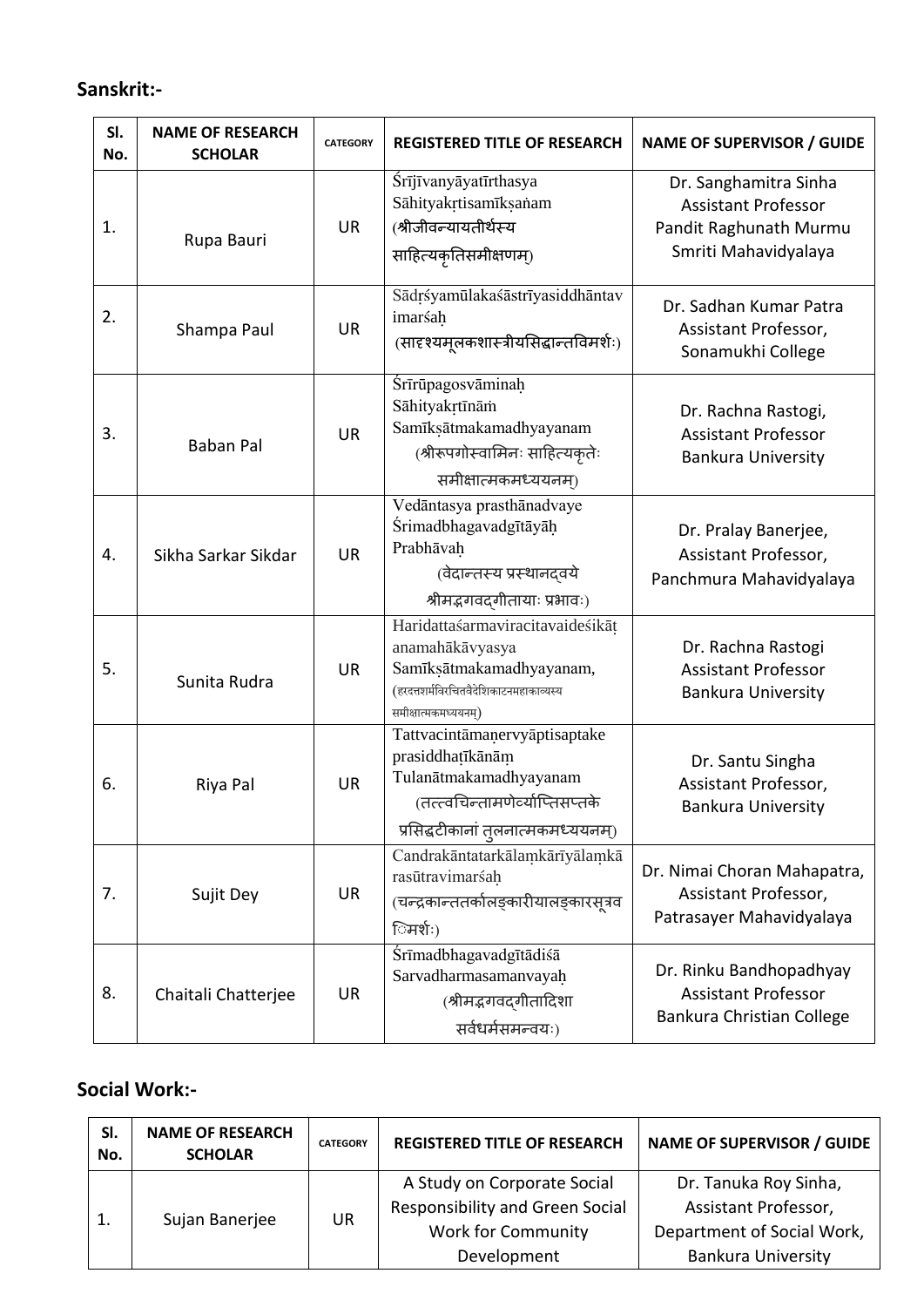| 2. | Surajit Sarkar   | <b>UR</b> | Implementation of Kanyashree<br>Scheme: An Approach towards<br>Women Empowerment with<br>Reference to Bankura District    | Dr. Tanuka Roy Sinha,<br>Assistant Professor,<br>Department of Social Work,<br><b>Bankura University</b> |
|----|------------------|-----------|---------------------------------------------------------------------------------------------------------------------------|----------------------------------------------------------------------------------------------------------|
| 3. | Banashree Mondal | UR        | A Comparative Study of Well-<br>being of the Elderly People<br>Living with Families and at Old<br>age Homes of Bardhaman, | Dr.Suchetana Ghosh,<br>Assistant Professor, TIC,<br>Department of Social Work,                           |
|    |                  |           | West Bengal.                                                                                                              | <b>Bankura University</b>                                                                                |

# **English:-**

| SI.<br>No. | <b>NAME OF RESEARCH</b><br><b>SCHOLAR</b> | <b>CATEGORY</b> | <b>REGISTERED TITLE OF RESEARCH</b>                                                                                                      | <b>NAME OF SUPERVISOR / GUIDE</b>                                                    |
|------------|-------------------------------------------|-----------------|------------------------------------------------------------------------------------------------------------------------------------------|--------------------------------------------------------------------------------------|
| 1.         | Sanchita Mallick                          | <b>UR</b>       | <b>Exploring the Dynamics of</b><br>'Space' in the Select Works of<br>Manjushree Thapa                                                   | Prof. Goutam Buddha Sural,<br>Professor, Bankura University                          |
| 2.         | Purbasha Mondal                           | <b>SC</b>       | Re-negotiating a Traumatic<br>Past: Postmemory and Select<br>Australian Postgenerational<br>Narratives                                   | Prof. Sarbojit Biswas,<br>Professor, Bankura University                              |
| 3.         | Anannya<br>Chattopadhyay                  | <b>UR</b>       | Re-Negotiating Romanticism: A<br>Study of John Kinsella's Poetry                                                                         | Prof. Deb Narayan<br>Bandyopadhyay,<br>Vice Chancellor,<br><b>Bankura University</b> |
| 4.         | <b>Abhisek Das</b>                        | <b>SC</b>       | Representation of Muslims in<br>Select Pakistani Diasporic<br><b>Fiction: A Critical Evaluation</b>                                      | Dr. Subhadeep Paul<br>Asst. Professor<br><b>Bankura University</b>                   |
| 5.         | Samim Reza                                | OBC-A           | Authorship and the Question of<br>Authority in Select Fiction of<br>J.M. Coetzee                                                         | Dr. Aindrilla Guin<br>Asst. Professor<br><b>Bankura University</b>                   |
| 6.         | Dinabandhu Ghosh                          | <b>UR</b>       | Romantic Sensibility and<br>Modernism: A Study of Kamala<br>Das's Poetry                                                                 | Dr. Narendra Ranjan Malas,<br>Associate Professor,<br>Ramananda College              |
| 7.         | Kunal Kumar Halder                        | <b>SC</b>       | Rethinking Masculinity in the<br>Select Works of Benjamin Alire<br>Sáenz, Courtney Summers,<br>Jason Reynolds and Brendan<br>Kiely       | Dr. Narendra Ranjan Malas,<br>Associate Professor,<br>Ramananda College              |
| 8.         | Sonam Jalan                               | <b>UR</b>       | Climate Change and its Impact:<br>A Study of Select Fiction of J.G.<br>Ballard, Ian McEwan, Barbara<br>Kingsolver and Amitav Ghosh       | Dr. Narendra Ranjan Malas,<br>Associate Professor,<br>Ramananda College              |
| 9.         | Hari Sadhan Das                           | OBC-B           | A Critical Exploration of<br>Spatiality in the Representation<br>of Bengali Middle Class Society<br>in Amit Chaudhuri's Prose<br>Fiction | Dr. Narendra Ranjan Malas,<br>Associate Professor,<br>Ramananda College              |